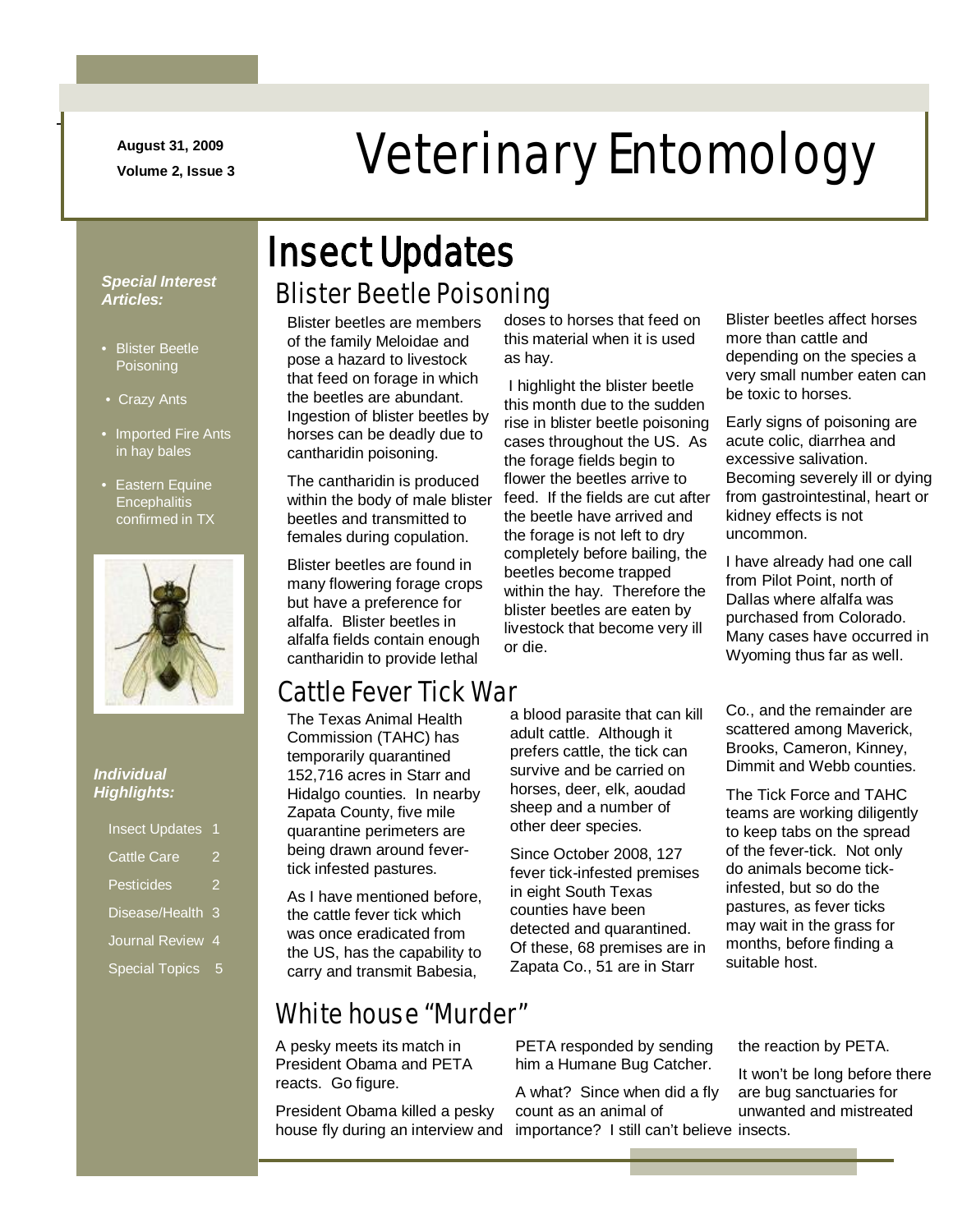### Veterinary Entomology **Page 2 of 6**

## Ritchie Industries Releases EcoFounts Cattle Care



*"The highly energyefficient design is a welcome feature particularly in these economic times."*

#### **Starting September 1,**

Texas law will increase the penalty for the theft of less than 10 head of cattle from state jail felony and punishable up to 2 years in jail to a 3<sup>rd</sup> degree felony punishable up to 10 years in jail.

Ritchie Industries' new EcoFounts are now available through distributors and dealers nationwide.

The EcoFounts feature large panels for easy access to waterline and heating elements. They support ease in cleaning and maintenance. There is also a stainless steel trough, which adds longevity and overall heat coverage to

the unit.

The cover is solidly connected to the waterer on both ends with a steel rod. The highly energyefficient design is a welcome feature, particularly in these economic times.

The units are fully enclosed with Thermal

caps to keep the heat in and maintain cooler water in the summer months.

The units have an animal capacity of 30 or 60 head of horses and cattle.

For the Ritchie distributor in your area, please call 800- 747-0222 or visit [www.ritchiefount.com.](http://www.ritchiefount.com/)

### Walk Through Horn Fly Traps for Pastured Cattle

The Trap is Back! I say this because in the early 1900's it was developed but in recent times not heard of by many and used by even fewer. With an increased interest in nonchemical fly control and resistant horn flies, the U of MO has revisited the trap.

The trap works to reduce the number of flies on the animals as they move through it. The cattle must enter the trap several times a day at which point the flies are brushed off and directed through angled side slats with lighting. The flies become trapped

within the slats. Many livestock entomologist will write this off as an ineffective way of control horn flies. If anyone is interested I have the plans for making one but can guarantee it works, could be a project though.

### Fly Control: Developing Attractants, Repellants for a Cattle Pest Pesticides Update/Outlook

New research from the Agriculture Research Service (ARS) shows that two nepetalactone compounds found in catnip can discourage stable flies from biting cattle.

ARS scientist estimate that the stable flies' bloodsucking habits could cost the U.S. cattle industry \$2 billion annually in reduced production efficiency and milk yield losses.

ARS scientist in Nebraska are developing a novel "push-pull strategy" to improve sustainable stable fly control, a first for this pest.

The scientist are working to identify aromatic compounds that attract and repel stable flies. Two nepetalactone compounds that discourage even starved stable flies from biting have been identified. In the laboratory, these compounds have shown a success rate of more than 98 percent. As well has having a 95% rate in discouraging egg laying.

Several compounds have been identified that elicited an antenna response in stable flies, similar to that observed in response to pheromones. These results suggest that these compounds could be used as attractants for stable fly management.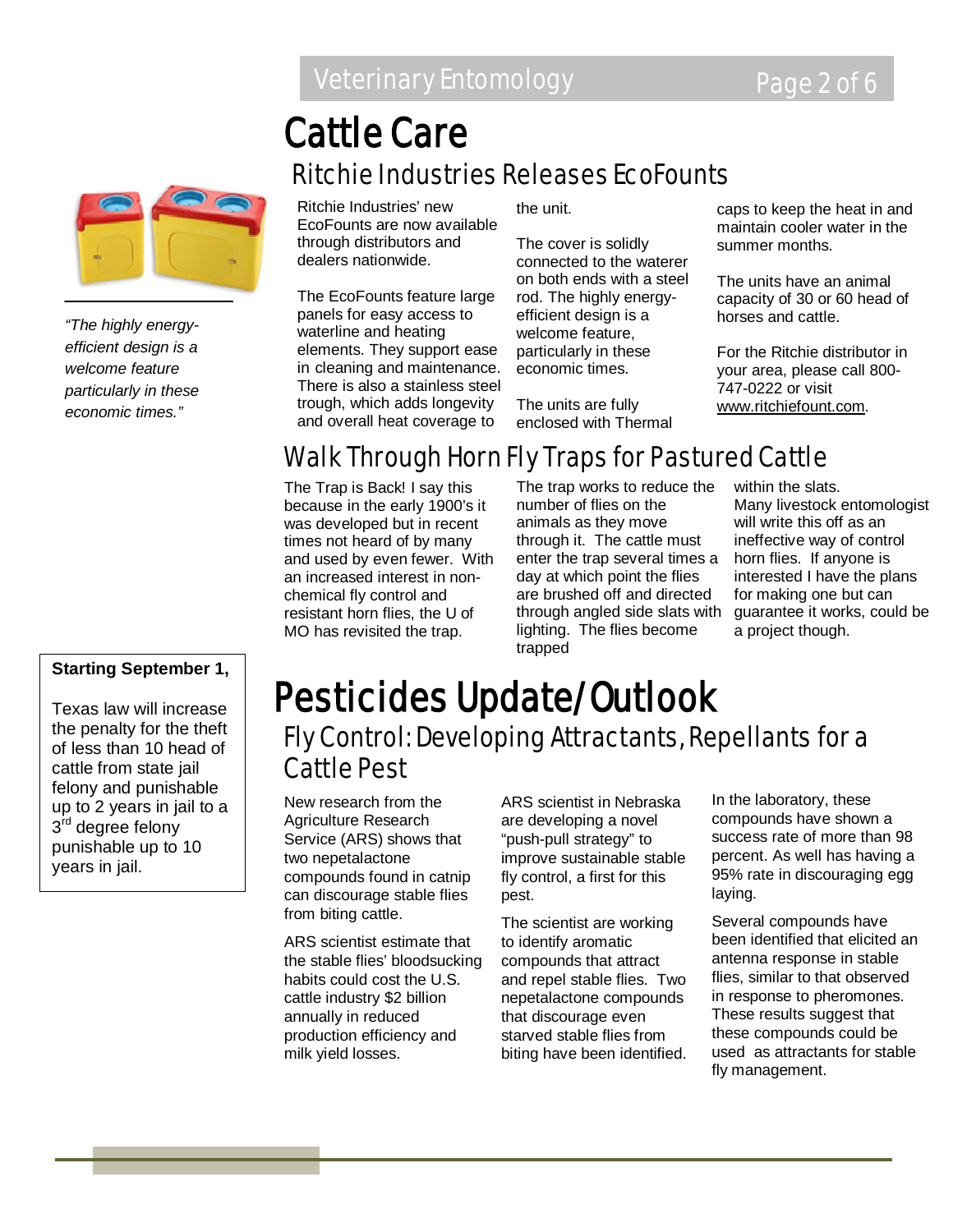### Esteem (pyriproxyfen) Ant Bait Labeled for Hopper Blend and Ship Swath

Based on work done by a number of people associated with the Fire Ant Management effort, data supporting the application of the insect growth regulator Esteem hot as a "hopper blend" and "ship swath" treatment to pasture and rangeland, has supported Valent U.S.A. to be issued state special use label (24(c)) by the Texas Department of Agriculture.

This product joins Amdro Pro (hydramethylnon) and Extinguish (methoprene) as having a "hopper blend" label, in addition to the Extinguish Plus (hydramethylnon plus methoprene) pre-blended product, all also resulting from

Extension applied research efforts.

These "hopper blends," using half rates of each product mixed together, maximize both earliness and long-lasting effects of red imported fire ant treatment by combining a faster acting ingredient such as hydramethylnon with an insect growth regulator that prevent worker ant production by affected queens for months following application.

This performance profile resulting is often superior to either product applied alone at the same cost. The extended duration between needed treatments cuts treatment costs on an annual basis when the number of multiple applications is reduced.

The "ship swath" treatment is a first for Texas and the nation. This treatment uses the conventional broadcast application rate (2 lbs/acres for Esteem Ant Bait), but applies it to every other 25 ft swath, thereby using half the material and half the application time. This effectively cuts the treatment cost in half. The lower application cost may encourage producers to adopt this technology where the cost of a full broadcast application may not be justified by losses.

# **Human & Animal Disease & Health**<br>Two Horses in East Texas Die from Eastern Equine Encephalitis (EEE)

A horse in Jasper Co. and one in Newton Co., died from EEE. Humans can contract the disease as well, which causes inflammation of the brain. The disease is spread by mosquitoes and measures should be taken to prevent human and animal exposure to the biting pests.

"Horses in all parts of the state should be vaccinated to protect against dangerous mosquito-borne diseases, including West Nile Virus, and Eastern and Western Equine

Encephalitis," says Dr. Bob Hillman, Texas's state veterinarian.

After receiving the vaccination, it takes 7-10 days for antibodies to develop and booster shots must be administered as directed. Vaccines are not foolproof and protection must be used on yourself and your horses against mosquito exposure.

Prevent mosquito breeding by draining stagnant water and using approved products to kill mosquito larvae in desired water sources, such as troughs, ponds and fountains.

"Contact your veterinarian immediately if your horse acts erratically, is confused, staggers or collapses. These are clinical signs of an encephalitic, or brain inflammation, condition, and a blood test is needed to confirm the diagnosis. With appropriate supportive care, about half of infected horses may survive," says Dr. Hillman.

An infected horse will not spread the disease to humans.

Report any cases of West Nile, EEE or WEE to TAHC.

#### **Vaccination and parasite control**

Even if producers do everything by the book for vaccination, if they don't control parasites and monitor nutrition, they may be throwing that investment away.

Christine Navarre, DVM at LSU says, "I get a lot of herd health calls from producers asking what to vaccinate for. I won't even talk about vaccination until we've addressed parasite control and nutrition. Without managing those two issues, they may not get all they can out of a vaccination program."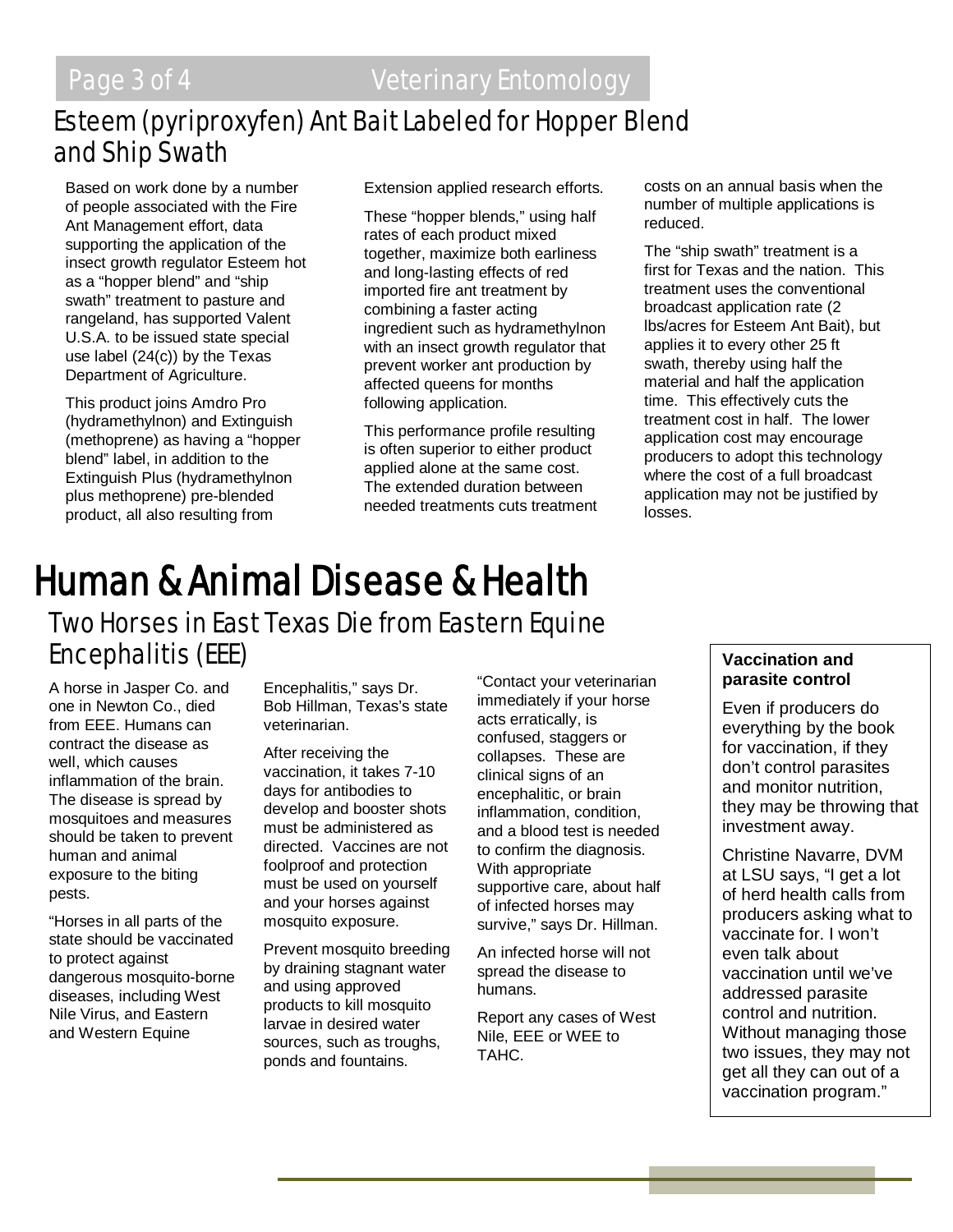

*"The bacteria isolated from flies had similar resistance characteristics."*

#### **A Tick Can Make You Sick**

[http://lymediseaseassocia](http://lymediseaseassociation.org/ledu_home.html) [tion.org/ledu\\_home.html](http://lymediseaseassociation.org/ledu_home.html)

LDA introduces this **FREE** educational on-line module; it is designed for grades 6 through adult. The four section slide show module in Adobe Presenter can be opened on the internet or printed. It contains pre and post tests and an audible pronunciation guide.

LDA is concerned about the 39% increase in Lyme Disease cases that occurred in 2007 and that that children are at the highest risk of developing Lyme Disease.

### Plague Confirmed in Santa Fe, New Mexico

New Mexico Department of Health has confirmed a dead rock squirrel and a dead prairie dog found at an elementary school to be positive for plague. (July 5)

Additionally, four other prairie dogs removed from a park died in a holding facility and tested positive for plague.

Plague is curable with antibiotics if promptly diagnosed and treated. Plague is transmitted to animals and humans by the bite of an infected flea (the cat flea is not a good vector of plague).

See a doctor immediately about any illness havin sudden onset of high fever.

### Horses Quarantined Due to Blood-Borne Disease

Seventy horses are under state quarantine at a Raytown, MO stable after 7 horses tested positive for the blood-borne disease equine piroplasmosis.

This is rarely seen in the US and there is no cure. The disease is usually transmitted by ticks, but it can also spread by a contaminated needle.

Five of the seven positive horses were euthanized. Results from the remaining tests for the other 63 horses determine their fate.

People are not at risk for the disease, but it could have tremendous impact on the horse industry. How the horses contracted the disease was not mentioned.

[www.kmbc.com/news/1979](http://www.kmbc.com/news/19794765/detail.html) [4765/detail.html.](http://www.kmbc.com/news/19794765/detail.html)

### 2000 Cattle Rotting on Panhandle Feedlot

The state has fined a Sudan feedlot for letting at least 2000 dead cattle pile up and decompose, becoming a haven for flies and foul odors.

The Sudan Feedyard Inc. was fined more than \$7000 last week after inspectors with the Texas Commission on Environmental Quality discovered the health violations through an August 2008 tip.

"The main thing that needed to happen is that those carcasses need to be removed," said Andrea Morrow, a TCEQ

spokesperson.

The bodies were a public nuisance and health concern because of the pests living off the heaps, Morrow said.

The cattle remains were found in various locations in different states of decomposition.

## Journal Reviews

Dihydronepetalactones deter feeding activity by mosquitoes, stable flies, and deer ticks. Feaster et al. J. Med. Entomol. 46: 832-840

Two dihydronepetalactone (DHN) diastereomers were yielded from the essential oil of catmint.

Both of the DHNs were found to be repellant against the mosquito species *Aedes aegypti* and *Anopheles albimanus* in vitro.

The DHNs gave comparable results to that of the popular repellent DEET.

In addition, stable flies *Stomoxys calcitrans* were found to be repelled by both DHNs and another natural monoterpenoid repellent.

Even with a human subject present, *An. albimanus* were repelled with both DHNs and the human was provided complete protection from bites for 3.5 and 5 h, respectively.

Deer tick nymphs also exhibited some efficacy with both DHNs.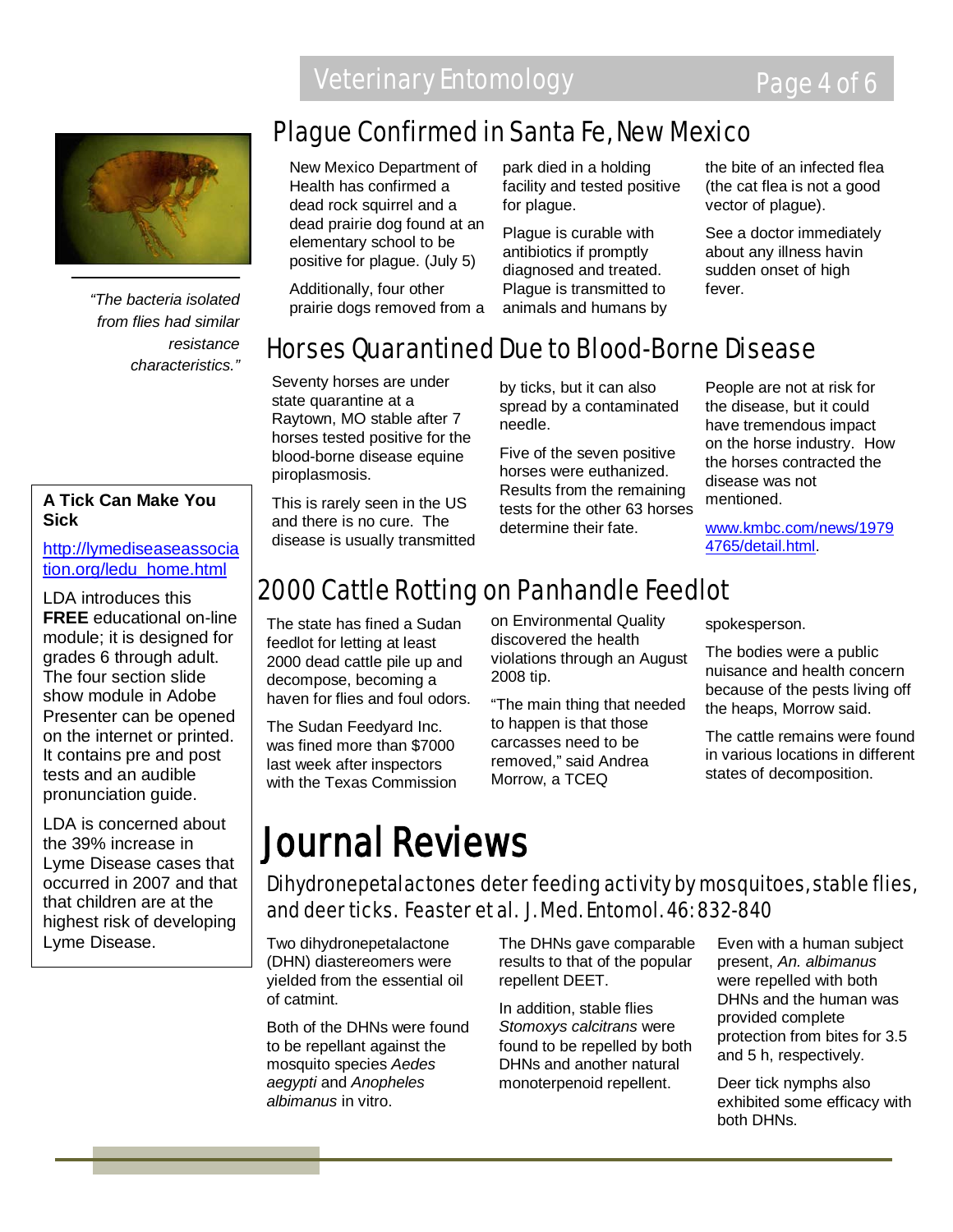### Experimental transmission of vesicular stomatitis New Jersey virus from Simulium vittatum to cattle: Clinical outcome is influenced by site of insect feeding. Mead et al. J. Med. Entomol. 46: 866-872.

Vesicular stomatitis New Jersey virus (VSNJV) is an insecttransmitted Rhabdovirus that causes vesicular disease in domestic livestock including cattle, horses, and pigs.

Natural means of transmission during epidemics is poorly understood.

This study reports the first successful transmission of VSNJV to cattle by insect bite resulting in clinical disease.

When infected black flies fed at sites where VS lesions are usually observed (mouth, nostrils, and foot coronary band), infection occurred. This was characterized by local viral replication, vesicular lesions and high neutralizing antibody titers.

When flies were allowed to feed on flank or neck skin, viral replication was poor, lesions were not observed, and low levels of neutralizing antibodies developed.

After seeing cases of VS in Texas this summer, it is good to see some research being done to further understand the transmission cycle and vectors involved.

### Survival of avian H5N1 influenza A virus in *Calliphora nigribarbis* (Diptera: Calliphoridae). Sawabe et al. J. Med. Entomol. 46: 852-855.

A previous study showed the highly pathogenic avian influenza H5N1 viruses were isolated from blow flies collected in Kyoto during an outbreak in March 2004.

This study went one step further to see if the H5N1 virus could survive within a blow fly, *Calliphora nigribarbis*.

The blow flies were exposed to the virus and then tested. The H5N1 influenza virus was isolated from the crop and intestine of the blow fly adults at least 24 hours after exposure and the viruses remained viable.

These results suggest the possibly transport of H5N1 by *C. nigribarbis* over a distance of 2 km within a 24 hour period.

## Drought Conditions Increase Hay Purchases Special Topics of Interest

Due to drought conditions across the country, you may be purchasing hay from a new source or purchasing hay for field-worker activities and damage the first time.

As I mentioned earlier, blister beetles are An estimated 14 million people are of importance but another insect to keep an eye out for are Red Imported Fire Ants (IFA). This particular type of ant is a serious threat to people, crops, agricultural equipment, newborn and young animals. And, theses exotic pests often make their nests in hay bales.

Imported fire ants look like typical everyday ants but according to USDA Animal and Plant Health Inspection Service, these ants are far from ordinary. IFA are best distinguished by their aggressive behavior and mound-shaped nests. These ants are 0.125 to 0.25 of an inch long and reddish-brown or black. They live in colonies inside hard, mound shaped nests.

These mounds can get quite large, growing 300,000 ants. This can inhibit farm equipment.

stung by IFA each year in the US. IFA respond rapidly and aggressively when disturbed, clamping onto their victims with powerful jaws and stinging repeatedly. Each sting injects venom causing a burning sensation, earning these pests the name fire ants. These stings produce itching blisters that can become infected. Although uncommon, in severe cases, the stings can send sensitive victims into anaphylactic shock.

They feed on almost any type of plant and small animals, including insects and livestock. IFA pose a direct danger to many plants, trees, and agricultural crops.

They eat buds of young trees and the germinating seeds of more than 125 native wildflowers and grasses. The impact of IFA in Texas alone is estimated to be \$1.2 billion each year.

As of 2008, IFA infested more than 320 million acres in 13 south eastern states.

To help reduce new IFA infestations:

- Ask if the hay contains ants;
- Visually inspect the hay bales when they are delivered;
- If possible, request that the hay be certified for movement by the shipping state;
- Monitor for IFA where hay bales are or were located; and
- If any suspected ants are found, get them correctly identified.